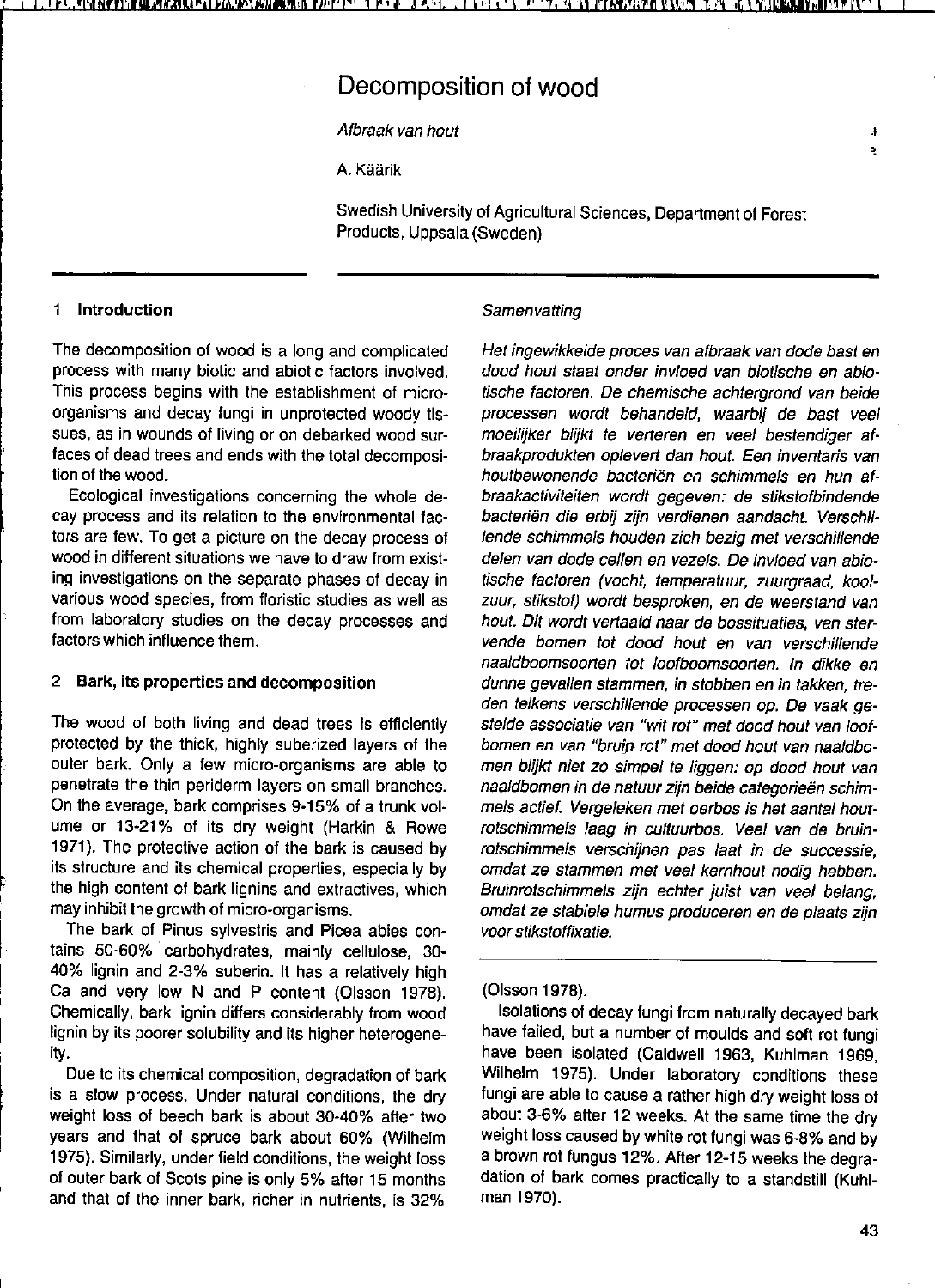During the bark decomposition process intermediate produets are formed which become condensed and polymerized to high molecular and relatively stabie humus substances which are not easily used by fungi. Some brown rot fungi can only grow on fresh bark, using non-degraded bark compounds, whereas some white rot fungi can also attack partly humified barks, turther degrading cellulose and lignin decomposition products and producing fulvin-acid like substances (Jodice et al. 1979).

Thus, the bark may be attacked with difficulty by the common wood decay fungi. The decomposition process, especially of the relatively nutrient-rich inner bark is rather rapid during the first 2-3 months. After the depletion of easily metabolized nutrients the decomposition process slows down or comes to a standstill, as most bark constituents, due to their complex structure, are resistent to the enzymatic breakdown by decay fungi.

#### 3 Wood, lts structure and chemlstry

Woody tissues are characterized by their high content of Iignocellulosic material. The main components of some wood species are as follows. Pine: content of lignin 28.1 %; pentosans 9.4%; cellulose 61.0%. Spruce: lignin 27.1%; pentosans 8.5%; cellulose 63.6%. Birch: Iignin 19.6%; pentosans 27.2%; cellulose 52.4% (Henningsson 1962). Angiosperm wood is distinguished by its high content of pentosans and gymnosperm wood by its high content of hexosans and Iignin. The main non-glucose sugar in angiosperm wood is xylan and in gymnosperm wood mannose. Several **mono-, di·, and oligosaccharides al50 occur in non**polymerized form. Cellulose is composed of d-glucano-pyranose units linked by 1.4-ßglucosidic bonds into linear molecules of a very high degree of polymerization. In woody cell walls cellulose exists partly in crystalline, partly in paracrystalline form, built up as microfibrils and elementary fibrils. The space between the fibrils is filled with hemicelluloses, lignin and varying amounts of water (Bailey et al. 1968). The hemicelluloses of wood have a much lower degree of polymerization and a non-crystalline form. Lignin is a complex 3-dimensional natural polymer, containing many types of chemical Iinkages between its phenylpropanoid units (Kirk & Harkin 1973). There is an intimate relationship between the cellulose, hemicellulose and Iignin components of the wood and their degradation in nature is a complex process.

#### 4 Woodinhabiting micro-organisms and Iheir action on wood

a Wood inhabiting and wood degrading bacteria

Bacteria are among the first colonizers of wood in a moist situation. They accumulate in ray parenchyma and are living on readily soluble cell contents. Under certain conditions, as in wood that has been exposed a long time to constant high moisture content, bacterial attack on cell walls may occur (Harmsen & Nissen 1965, Boutelje & Bravery 1968). Some of the bacteria may influence the attack of decay fungi by inhibiting or stimulating their decay capacity (Henningsson 1967, Greaves 1970).

b Nitrogen fixing bacteria

The presence of nitrogenase activity in decayed wood has been known for some years (Cornaby & Waide 1973, Sharp & Millbank 1973). The presence of bacteria in decaying wood capable of fixing nitrogen has been reported by Seidler et al. (1972) and Aho et al. (1974). Larsen et al. (1978) showed that nitrogenase activity coexists naturally with decay fungi in woody substrates and that advanced brown-rotted wood is the most favourable substrate for such activity. They calculated a nitrogen fixation of 735 g/ha by woody residues during 100 days in their experimental forest. Thus, the decaying woody residues are important components of the nitrogen cycle and they therefore have an important biological function.

4.2 Fungi

a Degrading no woody cell walls but largely exhausting dead cell contents: moulds and blue stain fungi

These fungi belong to the very early and to the late colonizers of decaying wood. They mainly feed on dead cell contents, on intermediate metabolites of higher fungi and on desintegrating cells of other organisms. They are found among Phycomycetes, Ascomycetes and Fungi Imperfecti. Most of the moulds are common organisms in forest soil (Widden & Parkinson 1978). A strong amylase, xylanase, pectinase and also cellulase activity characterizes these fungi (Wolf & Liese 1977), which in severe attack may destroy the non-lignified cell walls. A number of the moulds may interact with decay fungi by inhibiting or stimulating them (Shigo 1965, Singh & Tewari 1970, v. Aufsess 1976). Blue stain fungi cause discoloration of wood due to their pigmented hyphae. In above-ground conditions they penetrate wood deeper and more rapidly than the moulds. They are able to enzymatically decompose cellulose derivatives but not the unaltered native cellulose. In decomposing wood they disappear after a relatively short time, before the attack of decay fungi reaches its

<sup>4.1</sup> Bacteria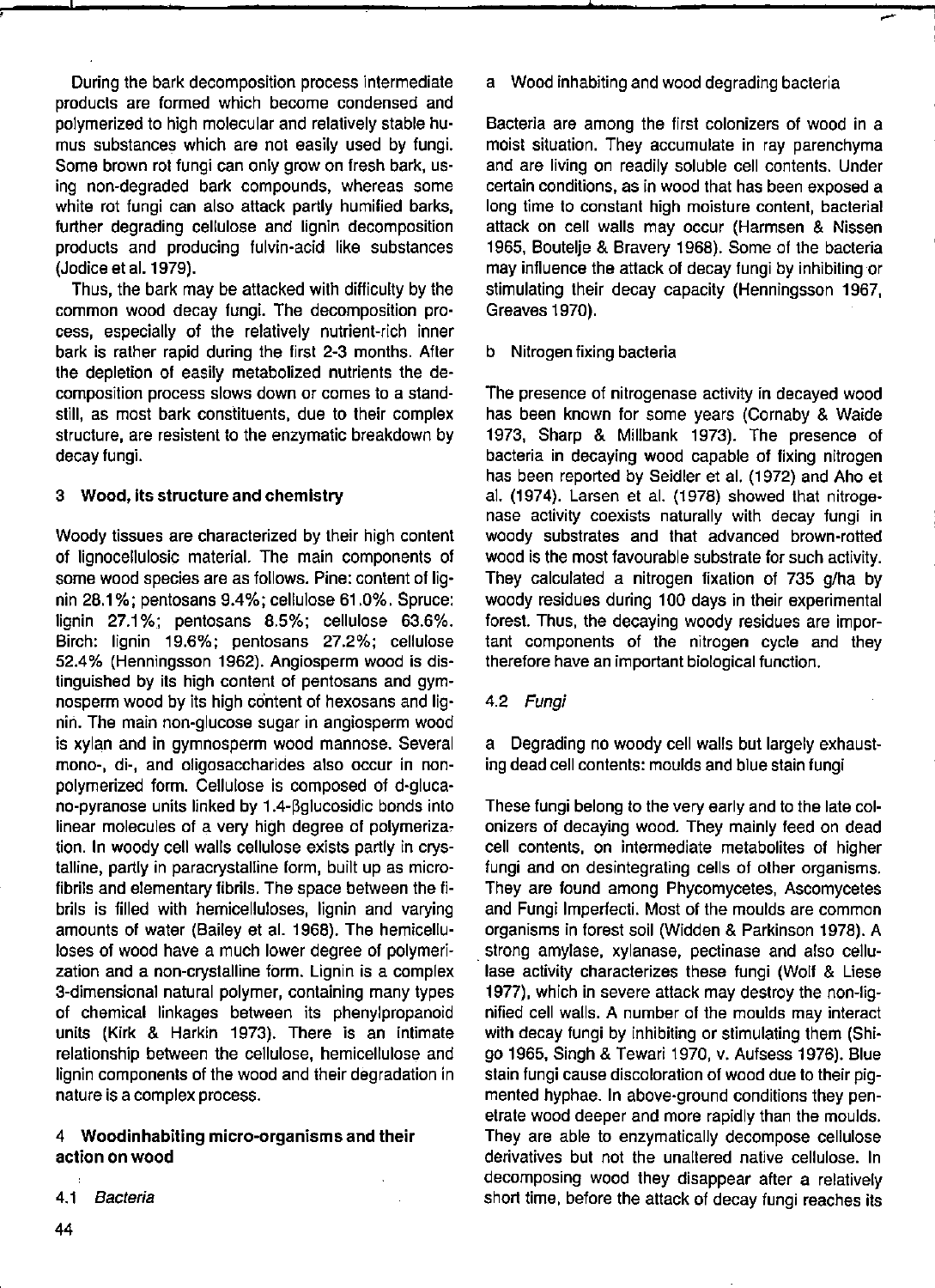optimal phase (Käärik 1975).

#### b Fungi with a limited degradation capability: the soft rot fungi

These fungi grow in the  $S_2$  layer within the secondary cell wall (Fig. 1) and enzymatically dissolve the wall substance to form cavities that are oriented either helicoidally around or parallel to the long axis of the cells. Most of these fungi also are common organisms in forest soils (Widden & Parkinson 1973), and they may be pioneers of newly exposed wood. Soft rot type of attack resembles that of brown rot in that principally the carbohydrates are attacked and lignin is attacked or modified to alesser extent by a demethoxylation process (Seifert 1966). The ease with which the soft rot rotters attack hardwoods may be related to the availability of the xylan in their cell walls (Levy 1973).

#### c Fungi enzymatically degrading cellulose and hemicelluloses of the cell wall: the brown rot fungi

Wood attacked by brown rot fungi has a brown shrunken cubical appearance. Brown rot is caused by Basidiomycetes which utilize the hemicelluloses and cellulose of the cell wall, leaving the Iignin essentially undigested. Lignin is, however, modified by demethylation and in decayed wood oxidized polymeric Iignin degradation products are accumulated. (Kirk & Adler 1970, Kirk 1975). Hyphae of brown rot fungi grow in cell lumina in close contact with the  $S_3$  layer. The secreted enzymes affect the  $S<sub>2</sub>$  layer in a diffuse manner over the whole cell wall (Fig. 2), where the polysaccharides are broken down (Necessany 1963). The residual lignin maintains the shape of the cell wall so that little damage is apparent until late stages when the whole residual cell wall collapses.

The brown rot fungi damage the wood structure by rapidly depolymerizing the cellulose at the initial stages of decay before any substantial loss of the total dry weight takes place. At this stage cellulose is depo-Iymerized much faster than the breakdown products can be metabolized (Cowling 1961). During the next phase of decay a gradual weight loss and a much slower depolymerization of bath cellulose and hemicelluloses occurs the lignin complex is also attacked at that stage. Thoroughly brown-rotted wood is mainly partly degraded lignin.

d Fungi degrading bath cellulose and lignin of the woody cell wall: the white rot fungi

A bleached appearance is characteristic of white rot. Fungi causing white rot are distinguished by enzymes capable of degrading bath cellulose, hemicelluloses and lignin and they belong mainly to Basidiomycetes. The cell wall layers are attacked from the cell lumen outward, thus producing a gradual thinning of the cell wall (Liese 1965). In white rot fungi with weaker enzymatic activity the attack is restricted to the  $S_3$  layer (Ravilly & Dirol 1977). Some of the white rot fungi decampase the cell wall successively, beginning with the lignin and hemicellulases and deteriorating cellulose at a later stage; this type of attack is often found in coniferous wood. Other fungi simultaneously decompose all substances of the cell wall; such fungi preferentially attack hardwood. When cellulose is attacked, it is degraded at about the same rate at which the breakdown can be metabolized (Cowling 1961). White rot fungi possess a lignin metabolizing enzyme that is lacking in brown rot fungi. However, hitherto not a single enzyme involved in lignin degradation has been identified. Kirk (1975) emphasizes that there is a parallel effect of white and brown rot fungi on lignin, but the lignin-degrading capacity of the brown-rot fungi is incomplete.



Fig. 1 Heavy attack of soft rot in the secondary cell wall of **Pinus sylvestris tracheids. Polarized light, x 600.**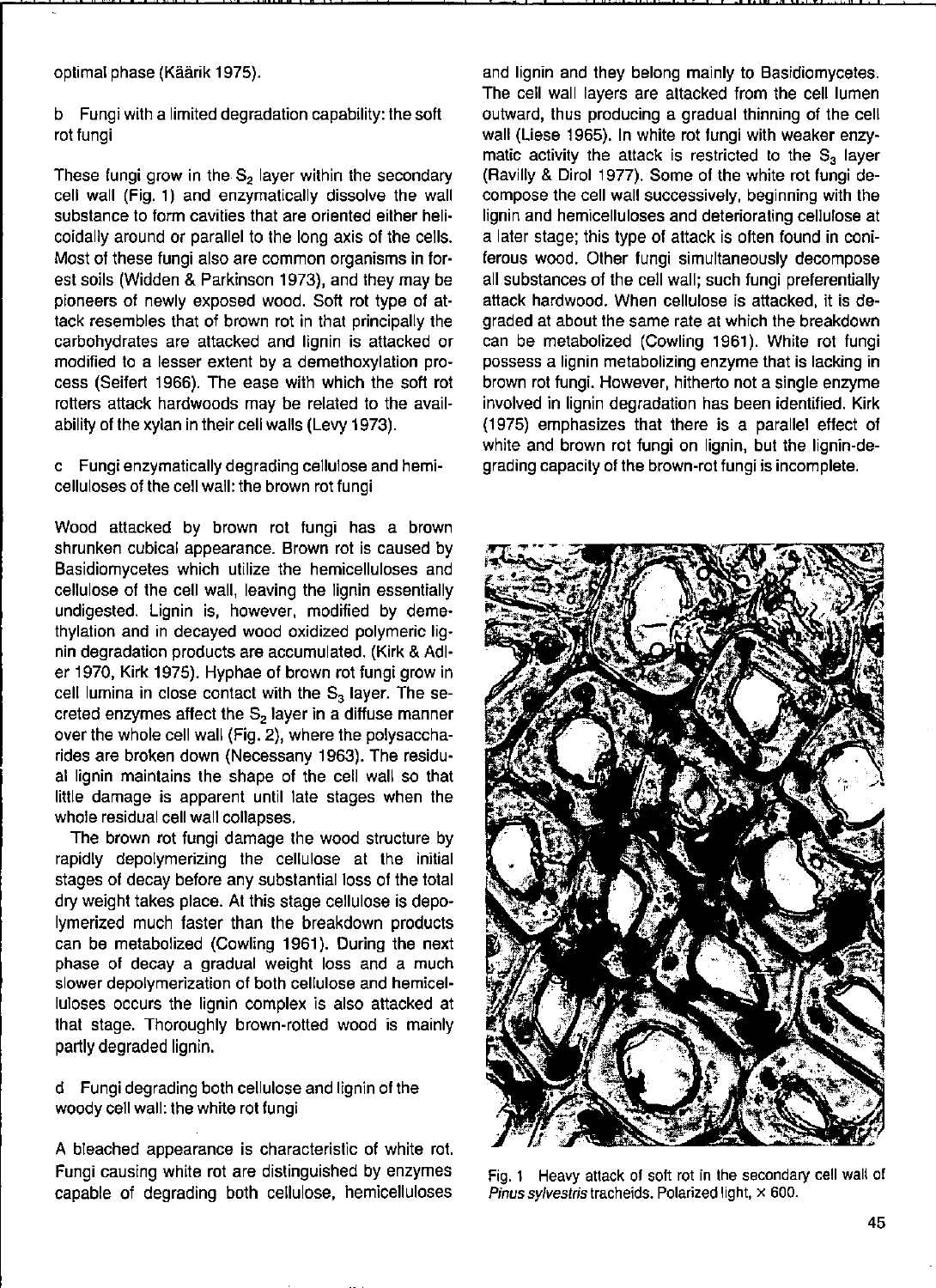## 5 **Ecology of wood-destroylng micro-organisms**

#### 5.1 Factors influencing decay

Climatic and nutritional factors influence the growth and decay activity as weil as different interactions be· tween the various fungi. They thus have a marked influence on the associations and successions of fungi colonizing wood in different situations.

a Moisture content of the wood has to be above the fibre saturation point, i.e. above 24-31% of dry weight before any blue stain or decay fungi can attack the wood. The optimal and maximum values are very vari· able. Wood with a moisture content of 60-100% decays rapidly; 120% may be the limit for some decay fungi; but optimum values between 160-180% have been found for others. For soft rot fungi the optimum values may be as high as 200-240% (Liese & Ammer 1964). Light-weight wood absorbs more water than denser wood and is thus more susceptible to fungus activity, but as it also dries more rapidly, deterioration might be retarded and stopped earlier in such wood (Courtais 1968).

b Temperature. The wood-destroying fungi rank among eurythermal organisms with a wide temperature tolerance. Their optimum temperature varies between 20° and 32°C. The lethal temperatures which depend on the moisture content of the wood, and which may be 10-25 °C higher than the maximum temperature for growth, are of importance for their survival (Kurpik & Wazny 1978).

c pH. Tolerance of wide ranges of pH, between 4.0 and 9.0 and an optimum between 5.0-6.0 is common among wood-inhabiting fungi (Butcher 1968). The brown rot fungi tolerate lower and are more sensitive to higher pH values (Henningsson 1967a); tolerance of acidity is also greater in wood-inhabiting than in litterdecomposing Basidiomycetes (Hintikka 1969). During the action of wood-colonizing fungi, the pH of the wood usually becomes lower. The pH-changes are assumed to be an important factor affecting the competition of micro-organisms and influencing the rate of decomposition.

d Carbon dioxide content in dead coniferous wood is about 1.6% and in deciduous wood 3.5%, that is approximately 10-100 times as high as in the soil. Woodinhabiting Basidiomycetes show a far greater toleranee to CO<sub>2</sub> than the litter-decomposing fungi (Hintikka & Korhanen 1970).

e The nitrogen content of mature wood is extremely

low, about 0.03-0.10% as compared to 1-5% for most herbaceous plants. The N-content of wood might be a limiting factor in decay; the dry weight loss has a direct and highly significant correlation to the nitrogen content of individual annual increments (Cowling 1970).

f Resistance of wood to decay. The sapwood of all wood species is susceptible to decay, but the rate of degradation is dependent on the wood species and the micro-organisms involved. The heartwood of some wood species may be more or less resistant to decay due to its extractives content. The heartwood of younger, second-growth trees is often less resistant than that of the more slowly grown virgin timber or trees grown on less productive sites (Scheffer & Cowling 1966).

The described complex of external factors acts selectively on the micro-organisms at the moment of infection and later on the successions of fungi.

#### 5.2 Decay of wood in different situations. Successions and types of decay

a Living trees. Infection by decay fungi here occurs through wounds and is either preceded by, and dependent on a previous attack of non-decay organisms, as in the case of Phellinus-species, or the decay fungi are **primary colonizers, as in the case of Heterobasidion**  annosum, Chondrostereum purpureum and Inonatus tomentosus (Shigo 1967).

On deciduous trees in Europe of the 35 important decay fungi, 30 are white and 5 brown rot fungi. The white rot fungi, especially Phellinus and Inonotus species, dominate in living deciduous wood. The question of the importanee of brown rot fungi in conifers is rather interesting, as it is often postulated that the brown rot**ters are dominant on coniferous wood. On conifers in**  North and Central Europe of 18 more important fungi causing heart rot, 12 are white rot and 6 brown rot fungi (Cartwright & Findlay 1950). The greatest damages are caused by the white rotters Heterobasidion annosum, Armillariella mellea, Phellinus pini and Stereum sanguinolentum. The same situation is found in spruce stands in Norway and in Germany (Enerstvedt & Venn 1979, V. Pechmann & V. Aufsess 1971). Reports from Canada and USA confirm this relationship (Foster & Foster 1951, Hinds 1977). In the USA, in randomly selected stands of mixed conifers Hobbs & Partridge (1979) found 8 more important decay fungi, among which six white and two brown rotters. Locally, the brown rot fungus Phaeolus schweinitzii may dominate (Thomas & Thomas 1954, Courtois & Irslinger 1976). Thus, in Europe as in North America, in living conifers the main decay is caused by white rot fungi.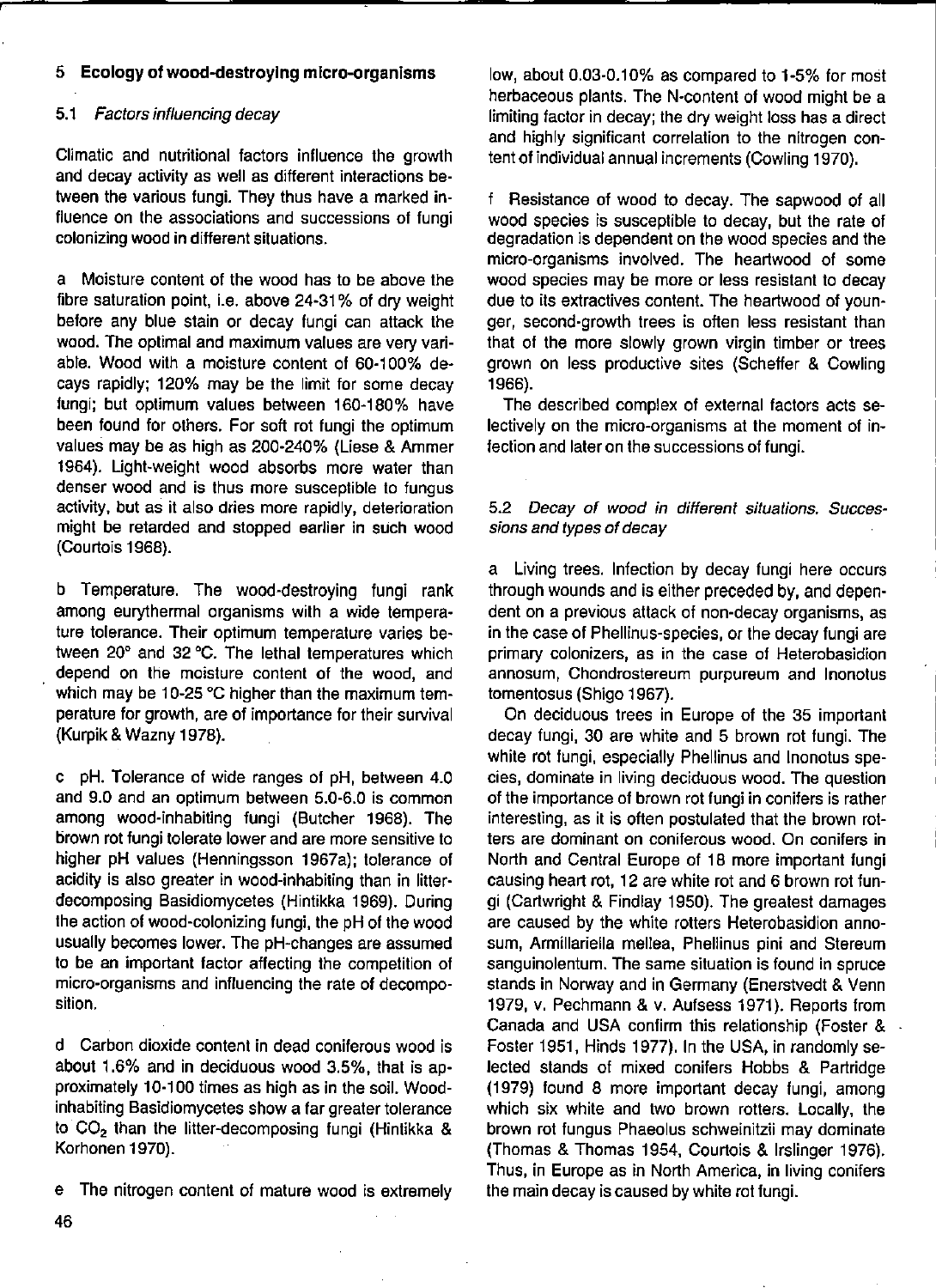b In insect-attacked living conifers the first colonizers are blue stain and ambrosia fungi together with yeasts and bacteria. After some months, weakly parasitic or saprophytic white rot fungi follow, attacking the sapwood, and the blue stain fungi gradually decline. Brown rot fungi attacking heartwood appear in later stages of decay (Käärik 1975). In standing deteriorating trees the fungal successions are influenced especially by the strikingly decreasing moisture content of the wood. Deterioration rate may vary considerably: 25-28% of the volume of the trees after five years (Basham 1959) or 40% of the volume after 20 years (Hinds et al. 1965).

c On wind-felled coniferous trees the colonization also begins with the non-decay fungi, following by rapidly growing sapwood-attacking white rot fungi, such as Stereum and Hirschioporus spp.; these are later followed by brown rots such as Fomitopsis pinicola and Gloeophyllum spp. (StilIweIl 1959, Engelhardt et al. 1961).

Jahn (1968) describes the whole fungus succession on deteriorating Abies alba boles according 10 sporophores found. The initial phase is characterized by a few Basidiomycetes; during the following optimum phase which can be as long as 10-30 years, numerous Polyporaceae and Stereaceae appear together with some Corticiaceae and Agaricaceae. The final phase with strongly decayed wood is characterized by numerous Agaricaceae. Of 19 fungi listed, two belonged to the brown rots.

d Stumps are initially colonized by non-decay fungi and the rapid white rot fungi. This initial phase varies from 0.5 to 5 years and is followed by the optimal phase with an attack of active white and brown rot fungi. At the final phase, after 5-7 years or more, numerous Agaricaceae, mostly of white rot type, appear (Käärik & Rennerfelt 1957, Meredith 1960, Jahn 1968, Runge 1978). The sapwood and hearfwood of spruce shows a marked loss of density after four years; in pine stumps the picture is more complicated, because the content of resin substances increases, which impedes the decay (Käärik & Rennerfelt 1957). The stumps of deciduous trees are decomposed much more rapidly; their final phase begins already after 3,5-5,5 years (Runge 1978).

e Slash. The decomposition of dead branches and twigs of Carpinus, Fagus and Quercus in a mixed oak forest in Belgium has been analyzed by ledel & Kesllemont (1975). The moisture content and also the dry weight loss of twigs and branches at the soil surface is essentially higher than at the crown height of felled trees. Dry weight loss at the soil surface after one year is about 15-27% and at the crown height 10- 22%. In the Northeast of the USA the average period for slash to disintegrate is 15 years for hardwoods, 17 years for Pinus strobus and 29 years for Picea rubra. Under most favourable conditions the decay period may be shortened by abaut one fifth (Spaulding & Hansborough 1944). The primary factors controlling decay in slash also are moisture, temperature and decay resistance of the wood. A short rotation time re· sults in less slash per area unit and also in larger pro· portions of fast decaying sapwood. Even an open can**opy maintains more uniform moisture and temperature**  conditions and group or selective cutting thus hastens the decay process. In clear·cuttings, the inner temper· ature in slash may be 40-55 °C under solar radiation at an air temperature of 31 °C (loman 1962). These ab· normally high temperatures and dryness greatly retard decay in both slash and stumps. A list of decay fungi on slash in mixed forest areas is given by Spaulding & Hansborough (1944). This list includes a number of common heartrot fungi of living trees, which are not on· Iy surviving on slash but are also of importanee in slash decay. In such mixed forest areas, a high num· ber of common angiosperm wood lungi also occur on gymnosperms and vice versa.



**Fig. 2 Attack of brown rot in the secondary cell wall of Pinu5 sylvestris tracheids. Polarized light, x 480.**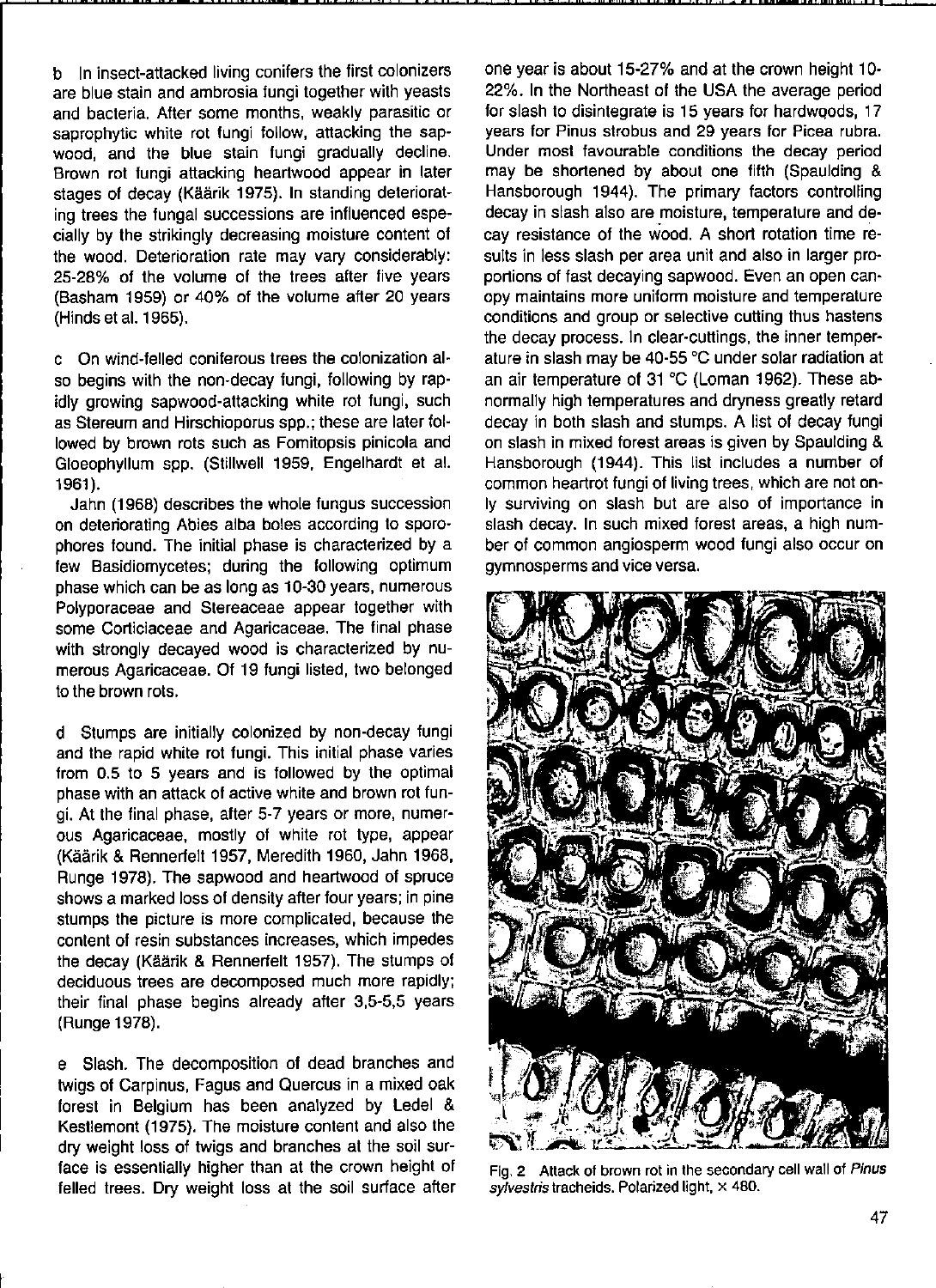f Decay of timber, logs and pulpwood. On unpeeled angiosperm logs Mangenot (1952) found marked successions of non-decay and decay fungi with white rot predominating. The same is true for Fagus logs in Japan (Ueyama 1965). In spruce logs the first colonizers are blue stain and mould fungi, followed by rapidly growing but less active and later by more active decay fungi (v. Pechman et al. 1967). In second-growth Pseudotsuga logs the decay amounts to 47% of the total volume after 6 years. White rots dominate at the initial stages with 68% of the total decay, but they decrease to 52% after 6 years. Brown rots increase at the same time from 16% to 30% (Smith et al. 1969). The moisture factor is of primary importanee for the succession of fungi in decaying logs; the first colonizers are always fungi with a high toleranee to high humidity. The brown rot fungi, generally more tolerant to desiccation and also capable of attacking heartwood are more important in the later stages of decay in softwoods. Decay rates generally increase with decreasing log size and increasing percentage of sapwood (Smilh et al. 1969). In principle, the same may be said of decay of pulpwood stored in the forest. In pine, birch and aspen pulpwood cellulose as weil as lignins and pentosans are decomposed after 15 months by the action of comman storage decay fungi and the decay is of the white rot type (Henningsson 1962).

### 6 Host-wood prevalenee of the decay types

As the course of the breakdown process differs with white and brown rot fungi, just as the intermediate and final products of decay are different, so the relative role of the two decay types under natural conditions is of considerable importanee. It is aften maintained that in

above-ground situations white rot fungi are associated with decay of angiosperm and the brown rot with the decay of gymnosperm wood (Cowling 1961, Gilbertson 1981). The last assumption might not be valid under all circumstances, as the relationship of the decay fungi to their host wood is far more complicated. Table 1 gives some idea of the host-fungus relationship. It is based on data from Stalpers (1978) which refer to a selection of decay fungi from a global point of view, on data from Spaulding & Hansborough (1944), which refer to fungi on slash in a mixed forest area and on the data from Gilbertson (1981) which refer to analyses from northern coniferous forests. This table shows a rather good distribution of both groups of decay fungi to the main groups of host-wood, with a clear preference of white rot fungi to angiosperm wood. There are also large numbers of bath brown and white rot'fungi which may attack bath angiosperm and gymnosperm wood. Gilbertson's (1981) data show that out of the North **American brown rot fungi 50% only aftack coniferous**  wood, but the other half also or only attacks deciduous wood. The question of the numbers of species preferring the different kinds of wood is not as important as the question as to which type of fungi is causing the main decay. On angiosperm wood the main decay from living trees to stumps and slash is caused by white rot fungi. Quite a number of brown rot fungi also belong to the angiosperm decay ecosystem but they are a minority. With brown rot fungi the situation is more complex. The degradation of coniferous wood in different situations is rather weil studied and it is clear-Iy seen, as cited on the above pages (item 5.2) that, from living trees to decaying stems, logs, stumps and slash, the main decay fungi causing the greatest volume losses are the white rot fungi. However, the brown

Table 1 **The host·wood preference of some decay fungi. Numbers of species and percentage of**  total.

| author.<br>fungi examined<br>material<br>examined                                                                                                    | on gymnosperms on angiosperms |               |              |              | on both       |                      |
|------------------------------------------------------------------------------------------------------------------------------------------------------|-------------------------------|---------------|--------------|--------------|---------------|----------------------|
|                                                                                                                                                      | brown<br>rot                  | white<br>rot  | brown<br>rot | white<br>rot | brown<br>rot  | white<br>rot         |
| <b>Stalpers</b><br>Polyporaceae<br>1978.<br>Corticiaceae<br>all kinds<br>Hydnaceae<br>of wood<br>Coniophoraceae<br>Totally 464 species<br>% of total | 24<br>5<br>2                  | 27<br>25<br>4 | 26<br>9      | 138<br>82    | 28<br>12<br>2 | 28<br>41<br>4<br>--- |
|                                                                                                                                                      | 31<br>6.8                     | 56<br>12      | 35<br>7.5    | 227<br>49    | 42<br>9       | 73<br>16             |
| Totally 70 species<br>% of total                                                                                                                     | 5<br>7                        | 6<br>9        |              | 12<br>17     | 19<br>27      | 27<br>39             |
| Only brown rot fungi<br>Totally 113 species                                                                                                          | 56                            |               | 14           |              | 43            |                      |
| % of total                                                                                                                                           |                               | 50            |              | 12           |               | 36                   |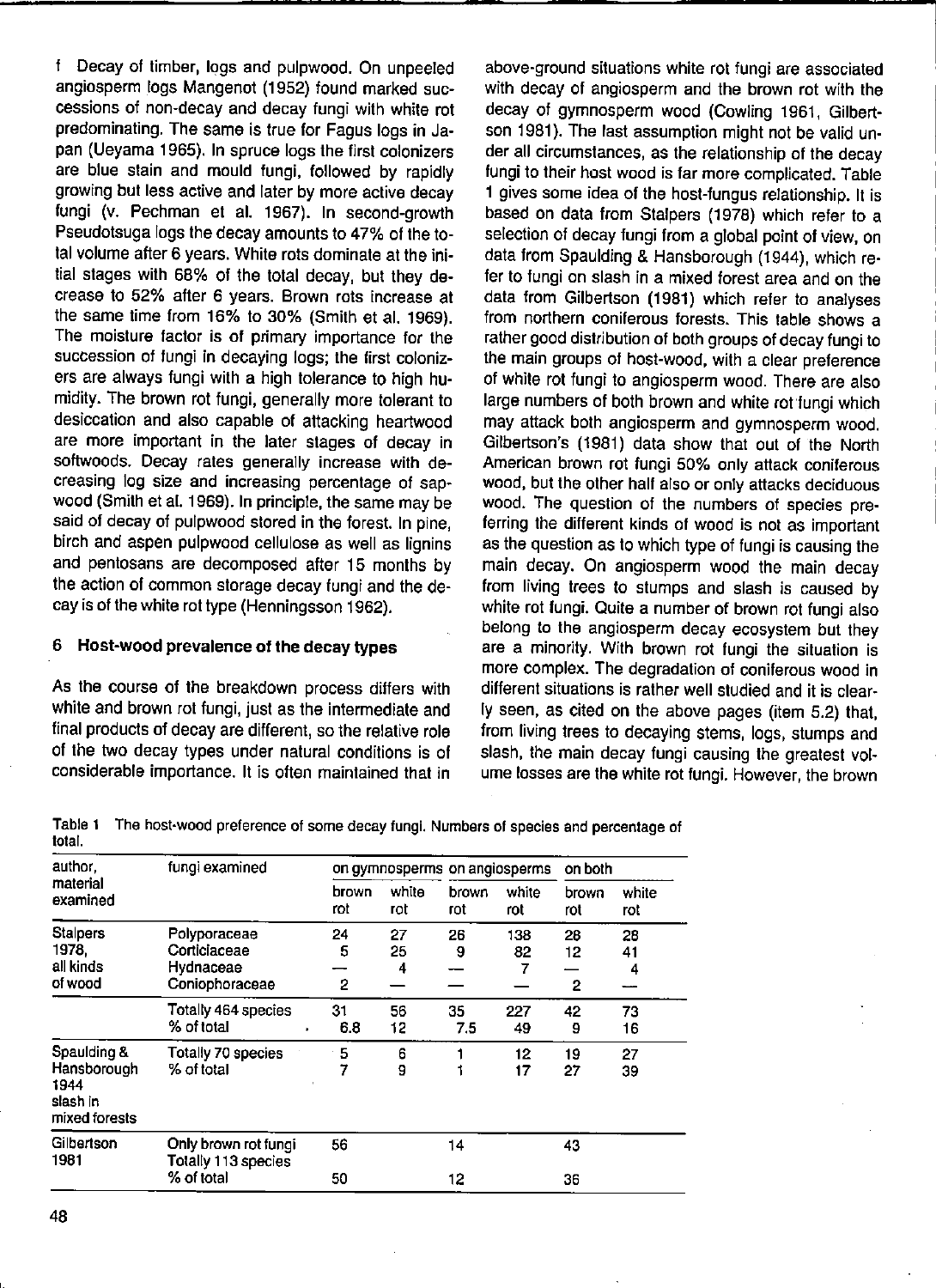rot fungi clearly dominate on one kind of wood, and that is on conifer wood products, as on construction timber, buildings and often also on poles, sleepers and other wood products (Duncan & Lombard 1965). In **these situations angiosperm wood is also attacked**  more often by brown rot fungi than normally (Duncan & Lombard I.c.). Differences in the type and amount of lignin between soltwoods and hardwoods have been thought to be the factors governing the preference for hardwood by the white rot fungi (Petersen & Cowling 1964). It has been suggested that differences in the **main hemicellulases and their influence on enzymatic**  activity enable the brown rot fungi to compete better than the white rots on a softwood substrate (Highley, 1978). The prevalence of brown rot fungi mainly on a certain type of softwood indicates that the hostwood preference must be a multifactor effect, depending not only on the enzymatical differences of the white and brown rot fungi. In the northern hemisphere, both in mixed and coniferous forests, the white rot fungi are responsible for the main part of decay, but they work together with the brown rot fungi, one third to one half of the species of which is specialized on coniferous substrate; hence they play an essential role in the functioning of the coniferous forests ecosystems. According to Rypáëek (1975) brown rot activity should be understood as a humification of the wood. During the decay by brown rot fungi, high molecular humic acids content is permanently increasing in decomposed wood at the cost of low molecular fulvic acids. During the decay by white rot fungi their ratio practically does not change. Brown rot residues are extremely stabie and may persist in the upper layers of forest soils for a long time. The gradual decay process plays a key role in recycling nutrients and keeping them in the forest ecosystem (Gilbertson 1981). The brown rot residues are also a site for nitrogen fixation. Compared with virgin forests, the flora of decay fungi is strikingly poorer in the second-growth of well-cleaned forests. Many Polypores of the brown rot type appear late in successions; they require old decaying stems or slash of large dimensions and with a large part of heartwood. These fungi are the first to disappear in the second-growth forests with short rotations. There is a balance still existing between the white and brown rot fungi but we do not know in which direction alterations in the fungus flora may develop during long periods of time. Changes in this balance might influence the whole forest ecosystem.

I " I " • I •• **p .** •• I •• '" P **• n** .. **.** 

#### Summary

The main types of micro-organisms colonizing and decomposing wood are described. The main types of decay and their prevalence in nature from standing trees to slash are described.

• g " **•• , ., ,,"'r"'"" , ,** 

Associations of white rot with deciduous wood and brown rot with coniferous wood are discussed. White rot is the dominating decay on deciduous wood. The brown rot fungi cause the main decay of coniferous forest products but on both living and dead conifers in nature the white rot and the brown rot fungi are equally responsible for the greatest part of the decay.

#### **Literature**

- Aha, P. E., R. J. Seidler, H. J. Evens & P. N. Raju. 1974. Phytopathol. 64: 1413-1420.
- Aufsess, H. van. 1976. Material Organ. 11 (3): 183-196.
- Basham, J. T. 1957. Can. J. Bot. 35: 155-172.
- Basham, J. T. 1959. Can. J. Bot. 37: 291-326.
- Basham, J. T. & R. M. Belyea. 1960. Forest Sci. 6: 78-96.
- Boutelje, J. B. & A. F. Bravery. 1968. J. Inst. Wood Sci. 20: 47-57.
- Butcher, J. A. 1968. Can. J. Bot. 46 (12): 1577-1589.
- CaidweIl, R. 1963. Trans. Brit. Myc. Soc. 46: 249-261.
- Cartwright, K., St. G. & W. P. K. Findlay. 1950. Decay of tim**ber and ilS prevention. - Chem. Publ. Co. Inc. N.V. 294 pp.**
- Comaby, B. W. & J. B. Waide. 1973. Plant Soi139: 445-448.
- Courtais, H. 1968. Material Org. 6 (1): 51-80.
- Courtais. H. & A.lrslinger. 1976. Phytopathol. Z. 86: 97-106.
- Cowling, E. B. 1961. USDA For. Serv. Techn. Bull. 1258: 79 pp.
- Cowling, E. B. 1970. Acta Univ. Upsal. Diss. Sci. 164.
- **Duncan, C. G. 1960. U.S. For. Prod. Lab. Madison Rep. No.**  2173,26 pp.
- **Duncan, C. G. & F. F. Lombard. 1965. U.S. For. Serv. Res.**  Pap. WO-4; 31 pp.
- Eaton, R. A. & E. B. Gareth Jones. 1971. Material Org. 6 (1): 51-80.
- **Enerstvedt, L. I. & K. Venn. 1979. Rep. Norw. For. Res. Inst.**  35 (4): 237-264.
- Engelhardt, N. T., A. E. Foster & H. M. Craig. 1961. Studies in **forest palhology XXIII. - Canad. Dep. Far. Ottawa; 20 pp.**
- Etheridge, D. E. 1969. Can. J. Bot. 47 (3): 457-479.
- Foster. R. E. & A. T. Foster. 1951. Can. J. Bot. 29: 479-521.
- Gilbertson, R. L. 1981. Mycotaxon 12 (2): 372-416.
- Greaves, H. 1970. Material Org. 5: 265-279.
- Harkin, J. M. & J. W. Rowe. 1971. USDA For. Serv. Res. Note FPL 091; 53 pp.
- **Harmsen, L. & T. V. Nissen. 1965. Holz Roh·Werkst. 23: 389-** 393.
- **Henningsson, B. 1962. Medd. Stat. Skogsfarskningsinst. 52**  (3),32 pp.
- Henningsson, B. 1967. Stud. For. Suecica 63, 31 pp.
- **Henningsson, B. 1967a. Stud. For. Suecica 53.**
- Highley, T. L. 1976. Material Org. 11 (1): 33-46.
- Highley, T. L.1978. Material Org.13 (3): 197-206.
- Highley, T. L. & T. K. Kirk. 1979. Phytopathol. 69 (10): 1151- 1157.
- Hinds, T. E. 1971. USDA For. Serv. Res. Rap. RM-65, 11 pp.
- **Hinds, T. E., F. G. Hawksworth & R. V. Davidson. 1965. J.**  For. 63 (7): 536-542.
- Hintikka, V. 1969. Karstenia 10: 177-183.
- Hintikka, V. & K. Korhonen. 1970. Comm. Inst. For. Fenn. 69 (5),28 pp.